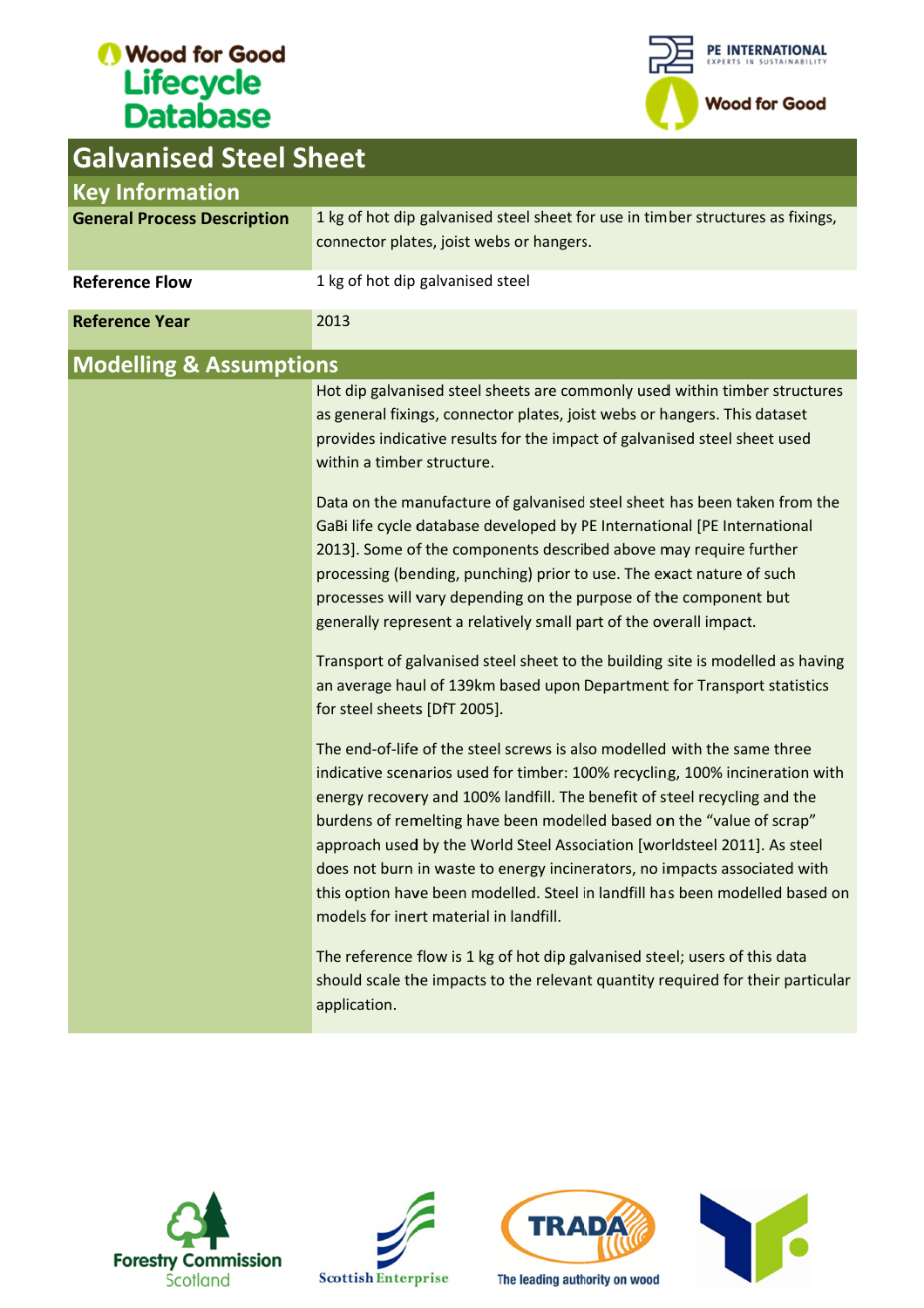# Wood for Good Lifecycle<br>Database



**Environmental Parameters Derived from the LCA** 

### **Production & Distribution (Cradle-to-Site)**

| <b>Production &amp; Distribution (Cradle-to-Site)</b>                                                             |                            |                                |                                                             |  |
|-------------------------------------------------------------------------------------------------------------------|----------------------------|--------------------------------|-------------------------------------------------------------|--|
| <b>Parameters describing environmental impacts</b>                                                                | <b>Units</b>               | <b>Production</b><br>$(A1-A3)$ | <b>Distribution and</b><br><b>Installation</b><br>$(A4-A5)$ |  |
| <b>Global Warming Potential</b>                                                                                   | kg CO <sub>2</sub> eq.     | 2.25                           | 0.00752                                                     |  |
| <b>Ozone Depletion Potential</b>                                                                                  | kg CFC11 eq.               | 3.71E-11                       | 3.99E-15                                                    |  |
| <b>Acidification Potential</b>                                                                                    | kg SO2 eq.                 | 0.00804                        | 3.07E-05                                                    |  |
| <b>Eutrophication Potential</b>                                                                                   | kg PO4 eq.                 | 0.000696                       | 7.33E-06                                                    |  |
| <b>Photochemical Ozone Creation Potential</b>                                                                     | kg Ethene eq.              | 0.00112                        | $-1.30E-05$                                                 |  |
| <b>Abiotic Depletion Potential (Elements)</b>                                                                     | kg Sb eq.                  | 0.000143                       | 7.86E-11                                                    |  |
| <b>Abiotic Depletion Potential (Fossil)</b>                                                                       | <b>MJ</b>                  | 25.6                           | 0.100                                                       |  |
| <b>Parameters describing primary energy</b>                                                                       | <b>Units</b>               | <b>Production</b><br>$(A1-A3)$ | <b>Distribution and</b><br><b>Installation</b><br>$(A4-A5)$ |  |
| Use of renewable primary energy excluding renewable                                                               | MJ, net                    | 1.11                           | 8.03E-05                                                    |  |
| primary energy resources used as raw materials                                                                    | calorific value            |                                |                                                             |  |
| Use of renewable primary energy resources used as raw<br>materials                                                | MJ, net<br>calorific value | $\overline{0}$                 | $\mathbf 0$                                                 |  |
| Total use of renewable primary energy resources                                                                   | MJ, net<br>calorific value | 1.11                           | 8.03E-05                                                    |  |
| Use of non-renewable primary energy excluding non-<br>renewable primary energy resources used as raw<br>materials | MJ, net<br>calorific value | 26.4                           | 0.100                                                       |  |
| Use of non-renewable primary energy resources used as<br>raw materials                                            | MJ, net<br>calorific value | $\mathbf 0$                    | $\mathbf{0}$                                                |  |
| Total use of non-renewable primary energy resources                                                               | MJ, net<br>calorific value | 26.4                           | 0.100                                                       |  |
| Use of secondary material                                                                                         | kg                         | $\boldsymbol{0}$               | $\overline{0}$                                              |  |
| Use of renewable secondary fuels                                                                                  | MJ, net<br>calorific value | $\bf{0}$                       | $\mathbf 0$                                                 |  |
| Use of non-renewable secondary fuels                                                                              | MJ, net<br>calorific value | $\mathbf{0}$                   | $\overline{0}$                                              |  |
| Net use of fresh water                                                                                            | m <sup>3</sup>             | 0.0103                         | 4.57E-07                                                    |  |
| Other environmental information describing waste<br>categories                                                    | <b>Units</b>               | <b>Production</b><br>$(A1-A3)$ | <b>Distribution and</b><br><b>Installation</b><br>$(A4-A5)$ |  |
| <b>Hazardous waste disposed</b>                                                                                   | <b>kg</b>                  | 0.000514                       | 3.16E-07                                                    |  |
| Non-hazardous waste disposed                                                                                      | kg                         | 0.0293                         | 3.95E-05                                                    |  |
| <b>Radioactive waste disposed</b>                                                                                 | kg                         | 0.000337                       | 3.00E-07                                                    |  |
| Other environmental information describing output<br>flows                                                        | <b>Units</b>               | <b>Production</b><br>$(A1-A3)$ | <b>Distribution and</b><br><b>Installation</b><br>$(A4-A5)$ |  |
| <b>Components for re-use</b>                                                                                      | kg                         | $\mathbf{0}$                   | $\pmb{0}$                                                   |  |
| <b>Materials for recycling</b>                                                                                    | kg                         | 0                              | $\Omega$                                                    |  |
| <b>Materials for energy recovery</b>                                                                              | kg                         | $\mathbf{0}$                   | $\mathbf{0}$                                                |  |
| <b>Exported energy</b>                                                                                            | MJ per energy<br>carrier   | 0                              | $\mathbf 0$                                                 |  |







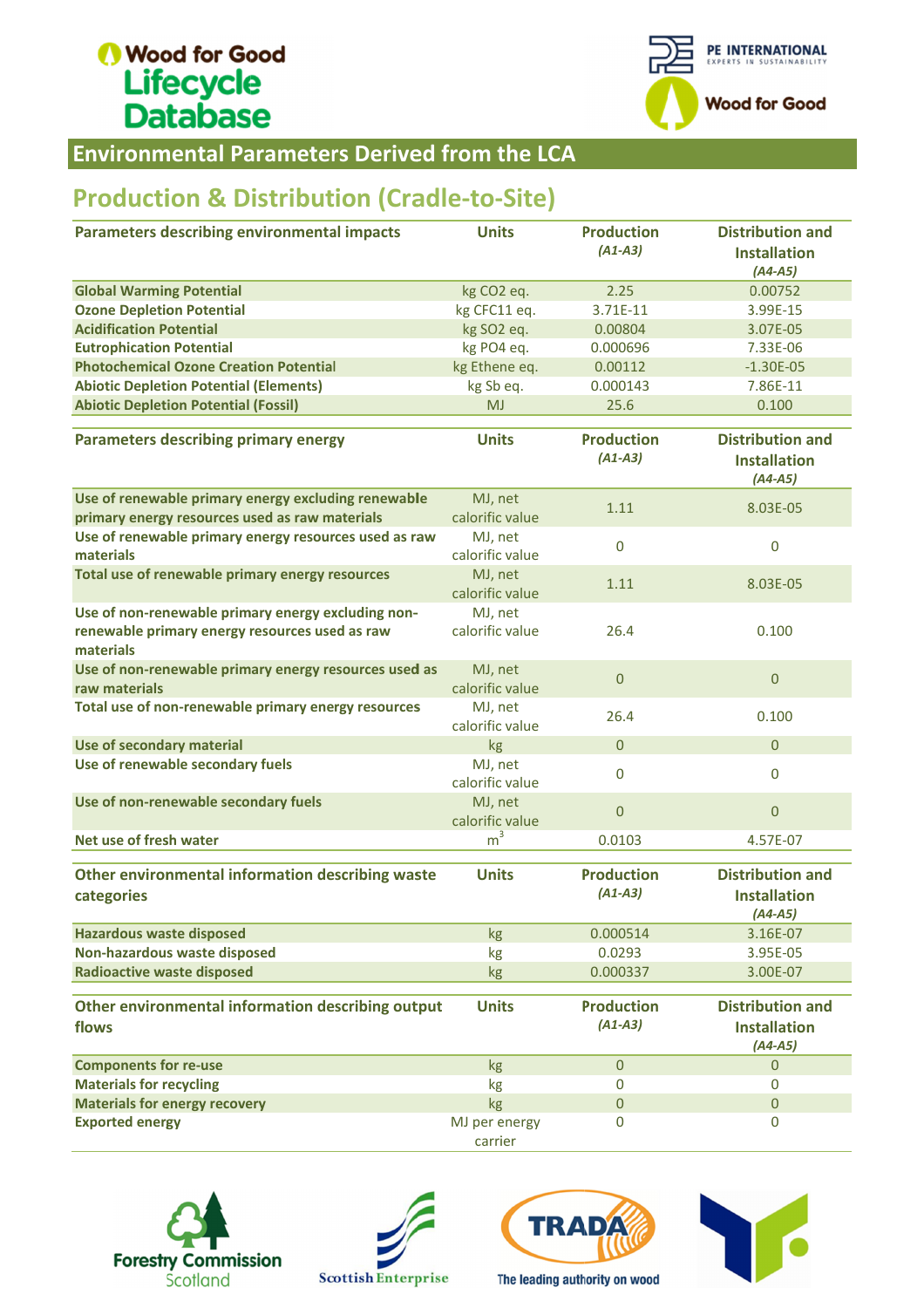# Wood for Good Lifecycle<br>Database



#### **Environmental Parameters Derived from the LCA**

### End End-of-Life

| <b>Parameters describing</b>                            | <b>Units</b>           | 100% Recycling |              | 100% Energy |                 | 100% Landfill |              |
|---------------------------------------------------------|------------------------|----------------|--------------|-------------|-----------------|---------------|--------------|
| environmental impacts                                   |                        |                |              |             | <b>Recovery</b> |               |              |
|                                                         |                        | End-of-Life    | Material and | End-of-Life | Material and    | End-of-Life   | Material and |
|                                                         |                        | Processing     | Energy       | Processing  | Energy          | Processing    | Energy       |
|                                                         |                        | $(C1-C4)$      | Credits      | $(C1-C4)$   | <b>Credits</b>  | $(C1-C4)$     | Credits      |
|                                                         |                        |                | (D)          |             | (D)             |               | (D)          |
| <b>Global Warming Potential</b>                         | kg CO <sub>2</sub> eq. | 0.0260         | $-1.54$      | 0.0292      | 0               | 0.0386        | $\mathbf 0$  |
| <b>Ozone Depletion Potential</b>                        | kg CFC11 eq.           | 1.75E-14       | $1.11E-11$   | 1.92E-14    | $\mathbf{0}$    | 1.83E-13      | $\mathbf{0}$ |
| <b>Acidification Potential</b>                          | kg SO <sub>2</sub> eq. | 5.45E-05       | $-0.00591$   | 6.29E-05    | $\Omega$        | 0.000133      | $\Omega$     |
| <b>Eutrophication Potential</b>                         | kg PO4 eq.             | 1.09E-05       | $-0.000490$  | 1.28E-05    | 0               | 2.18E-05      | $\mathbf{0}$ |
| <b>Photochemical Ozone Creation</b><br><b>Potential</b> | kg Ethene<br>eq.       | 1.68E-06       | $-0.00089$   | $-1.50E-06$ | 0               | 8.60E-06      | 0            |
| <b>Abiotic Depletion Potential</b><br>(Elements)        | kg Sb eq.              | 2.87E-10       | $-3.10E-08$  | 3.20E-10    | $\overline{0}$  | 4.87E-09      | $\mathbf{0}$ |
| <b>Abiotic Depletion Potential</b><br>(Fossil)          | <b>MJ</b>              | 0.357          | $-14.4$      | 0.400       | 0               | 0.524         | $\Omega$     |

| <b>End-of-Life</b>                                                                                                  |                               |                                        |                                                        |                         |                                                             |                                        |                                                        |
|---------------------------------------------------------------------------------------------------------------------|-------------------------------|----------------------------------------|--------------------------------------------------------|-------------------------|-------------------------------------------------------------|----------------------------------------|--------------------------------------------------------|
| <b>Parameters describing</b><br>environmental impacts                                                               | <b>Units</b>                  | 100% Recycling                         |                                                        |                         | 100% Energy<br><b>Recovery</b>                              | 100% Landfill                          |                                                        |
|                                                                                                                     |                               | End-of-Life<br>Processing<br>$(C1-C4)$ | <b>Material and</b><br>Energy<br><b>Credits</b><br>(D) | Processing<br>$(C1-C4)$ | End-of-Life Material and<br>Energy<br>Credits<br>(D)        | End-of-Life<br>Processing<br>$(C1-C4)$ | Material and<br><b>Energy</b><br><b>Credits</b><br>(D) |
| <b>Global Warming Potential</b>                                                                                     | kg CO <sub>2</sub> eq.        | 0.0260                                 | $-1.54$                                                | 0.0292                  | 0                                                           | 0.0386                                 | 0                                                      |
| <b>Ozone Depletion Potential</b>                                                                                    | kg CFC11 eq.                  | 1.75E-14                               | $1.11E-11$                                             | 1.92E-14                | $\overline{0}$                                              | 1.83E-13                               | $\mathbf 0$                                            |
| <b>Acidification Potential</b>                                                                                      | kg SO2 eq.                    | 5.45E-05                               | $-0.00591$                                             | 6.29E-05                | 0                                                           | 0.000133                               | 0                                                      |
| <b>Eutrophication Potential</b>                                                                                     | kg PO4 eq.                    | 1.09E-05                               | $-0.000490$                                            | 1.28E-05                | $\overline{0}$                                              | 2.18E-05                               | $\pmb{0}$                                              |
| <b>Photochemical Ozone Creation</b>                                                                                 | kg Ethene                     |                                        |                                                        |                         |                                                             |                                        |                                                        |
| <b>Potential</b>                                                                                                    | eq.                           | 1.68E-06                               | $-0.00089$                                             | $-1.50E-06$             | 0                                                           | 8.60E-06                               | $\boldsymbol{0}$                                       |
| <b>Abiotic Depletion Potential</b><br>(Elements)                                                                    | kg Sb eq.                     | 2.87E-10                               | $-3.10E-08$                                            | 3.20E-10                | $\overline{0}$                                              | 4.87E-09                               | $\mathbf{0}$                                           |
| <b>Abiotic Depletion Potential</b><br>(Fossil)                                                                      | <b>MJ</b>                     | 0.357                                  | $-14.4$                                                | 0.400                   | 0                                                           | 0.524                                  | 0                                                      |
| <b>Parameters describing</b>                                                                                        | <b>Units</b>                  | 100% Recycling                         |                                                        | 100% Energy             |                                                             | 100% Landfill                          |                                                        |
| environmental impacts                                                                                               |                               |                                        |                                                        |                         | <b>Recovery</b>                                             |                                        |                                                        |
|                                                                                                                     |                               | End-of-Life<br>Processing<br>$(C1-C4)$ | <b>Material and</b><br>Energy<br>Credits<br>(D)        | Processing<br>$(C1-C4)$ | End-of-Life Material and<br>Energy<br><b>Credits</b><br>(D) | End-of-Life<br>Processing<br>$(C1-C4)$ | <b>Material and</b><br>Energy<br>Credits<br>(D)        |
| Use of renewable primary energy                                                                                     | MJ, net                       |                                        |                                                        |                         |                                                             |                                        |                                                        |
| excluding renewable primary<br>energy resources used as raw<br>materials                                            | calorific<br>value            | 0.000302                               | 0.288                                                  | 0.000336                | 0                                                           | 0.0141                                 | 0                                                      |
| Use of renewable primary energy<br>resources used as raw materials                                                  | MJ, net<br>calorific<br>value | $\mathbf 0$                            | $\overline{0}$                                         | $\boldsymbol{0}$        | $\overline{0}$                                              | $\overline{0}$                         | $\overline{0}$                                         |
| <b>Total use of renewable primary</b><br>energy resources                                                           | MJ, net<br>calorific<br>value | 0.000302                               | 0.288                                                  | 0.000336                | $\mathbf 0$                                                 | 0.0141                                 | $\mathbf 0$                                            |
| Use of non-renewable primary<br>energy excluding non-renewable<br>primary energy resources used as<br>raw materials | MJ, net<br>calorific<br>value | 0.358                                  | $-13.5$                                                | 0.401                   | $\overline{0}$                                              | 0.532                                  | 0                                                      |
| Use of non-renewable primary<br>energy resources used as raw<br>materials                                           | MJ, net<br>calorific<br>value | 0                                      | $\mathbf 0$                                            | $\mathbf 0$             | $\mathbf 0$                                                 | $\mathbf 0$                            | $\mathbf 0$                                            |
| <b>Total use of non-renewable</b><br>primary energy resources                                                       | MJ, net<br>calorific<br>value | 0.358                                  | $-13.5$                                                | 0.401                   | $\overline{0}$                                              | 0.532                                  | $\mathbf{0}$                                           |
| Use of secondary material                                                                                           | kg                            | 0                                      | $1.00*$                                                | 0                       | $\boldsymbol{0}$                                            | 0                                      | 0                                                      |
| Use of renewable secondary fuels                                                                                    | MJ, net<br>calorific<br>value | $\mathbf 0$                            | $\mathbf 0$                                            | $\boldsymbol{0}$        | $\mathbf{0}$                                                | $\mathbf 0$                            | $\boldsymbol{0}$                                       |
| Use of non-renewable secondary<br>fuels                                                                             | MJ, net<br>calorific<br>value | $\mathbf 0$                            | $\mathbf 0$                                            | $\mathbf 0$             | $\mathbf 0$                                                 | $\bf{0}$                               | $\mathbf 0$                                            |
| Net use of fresh water                                                                                              | m <sup>3</sup>                | 1.67E-06                               | $-0.000800$                                            | 1.87E-06                | $\pmb{0}$                                                   | $-0.000640$                            | $\mathbf{0}$                                           |